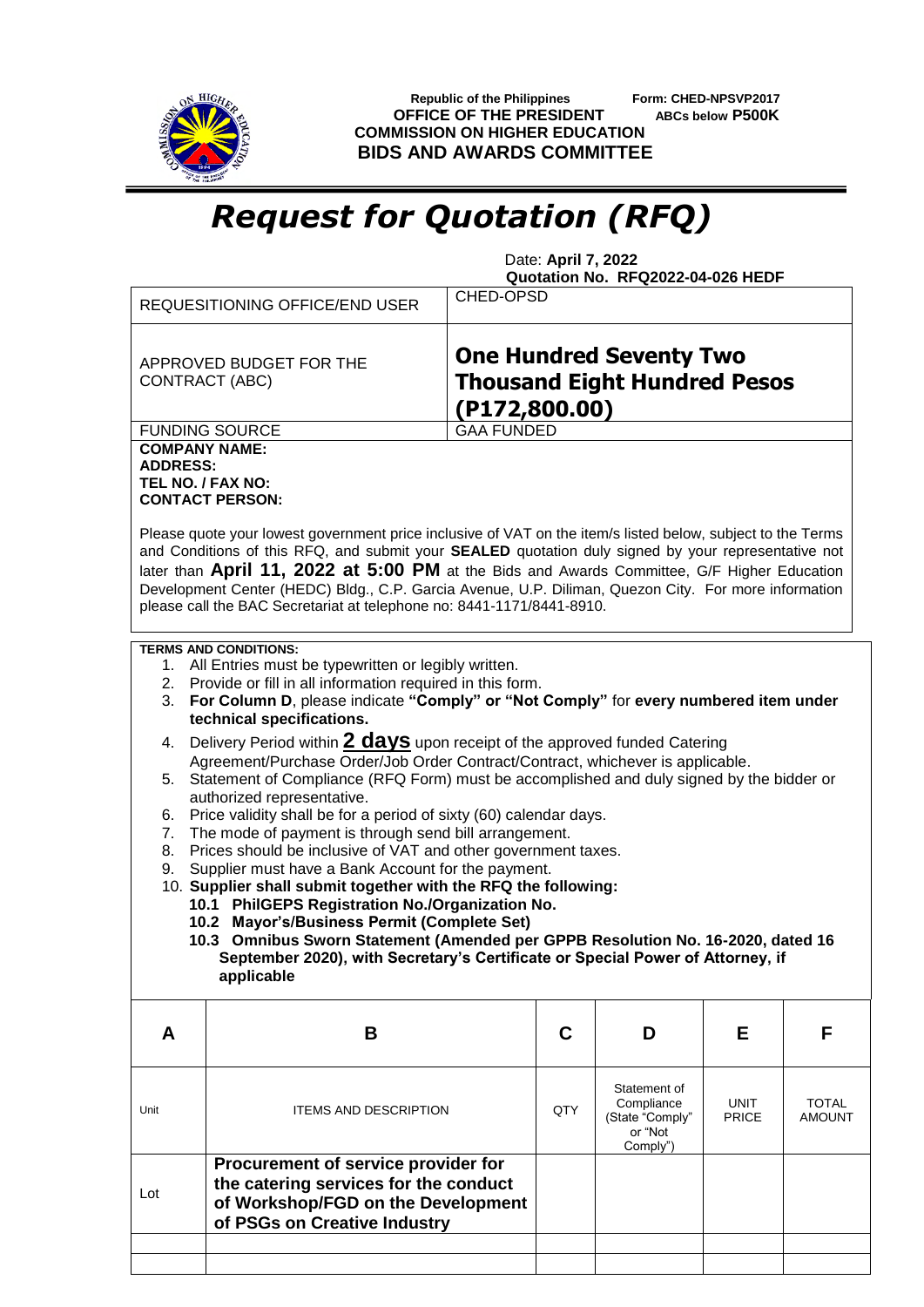| <b>Technical Specifications</b>                                                                                                        |                          |  |  |
|----------------------------------------------------------------------------------------------------------------------------------------|--------------------------|--|--|
| 1. Date: April 25-26, 2022                                                                                                             |                          |  |  |
|                                                                                                                                        |                          |  |  |
| Venue: CHED Auditorium<br>2.                                                                                                           |                          |  |  |
|                                                                                                                                        |                          |  |  |
| 3. Requirements:                                                                                                                       |                          |  |  |
| April 25-26, 2022                                                                                                                      |                          |  |  |
| Meals<br>Buffet Breakfast for 72 pax<br>(3 main course, Fried/plain rice, Salad,<br>Hot Choco, Flowing Coffee, Bread and<br>Butter)    |                          |  |  |
| Buffet Lunch for 72 pax<br>(Appetizer, 3 main course, 1 vegetable,<br>dessert, rice, assorted fruits, unlimited<br>ice tea/softdrinks) |                          |  |  |
| PM Snacks for 72 pax<br>(pansit Malabon/bihon guisado,<br>empanada/kakanin, chicken<br>Iollipop/barbecue, fruit juices)                |                          |  |  |
|                                                                                                                                        |                          |  |  |
| 4. With stand-by waiters/waitress (at<br>least 2)                                                                                      |                          |  |  |
| 5. Free flowing coffee                                                                                                                 |                          |  |  |
|                                                                                                                                        |                          |  |  |
| Free cookies/candies<br>6.                                                                                                             |                          |  |  |
|                                                                                                                                        |                          |  |  |
| 7. No advance deposit required                                                                                                         |                          |  |  |
| 8. Billing Statement to be settled<br>forty five (45) days after receipt of<br>the statement of account                                |                          |  |  |
|                                                                                                                                        |                          |  |  |
| <b>DOWNLOAD</b><br><b>PLEASE</b><br><b>ATTACHED</b><br><b>ASSOCIATED</b><br><b>COMPONENT</b><br>(REQUEST<br><b>QUOTATION FORM)</b>     | <b>THE</b><br><b>FOR</b> |  |  |

*Request for Quotation No.* **RFQ2022-04-026 HEDF**

After having carefully read and accepted your General Conditions, I/We quote you on the item/s at prices note above.

> \_\_\_\_\_\_\_\_\_\_\_\_\_\_\_\_\_\_\_\_\_\_\_\_\_\_\_\_\_\_\_\_\_\_\_ Signature over Printed Name / Date

Quotations shall be compared and evaluated on the basis of the following criteria:

- 1. Completeness of submission
- 2. Compliance with Technical Specifications
- 3. Price

The supplier who submitted the lowest calculated responsive quotation shall be awarded the Purchase Order (P.O.) after evaluation by the Bids and Awards Committee (BAC).